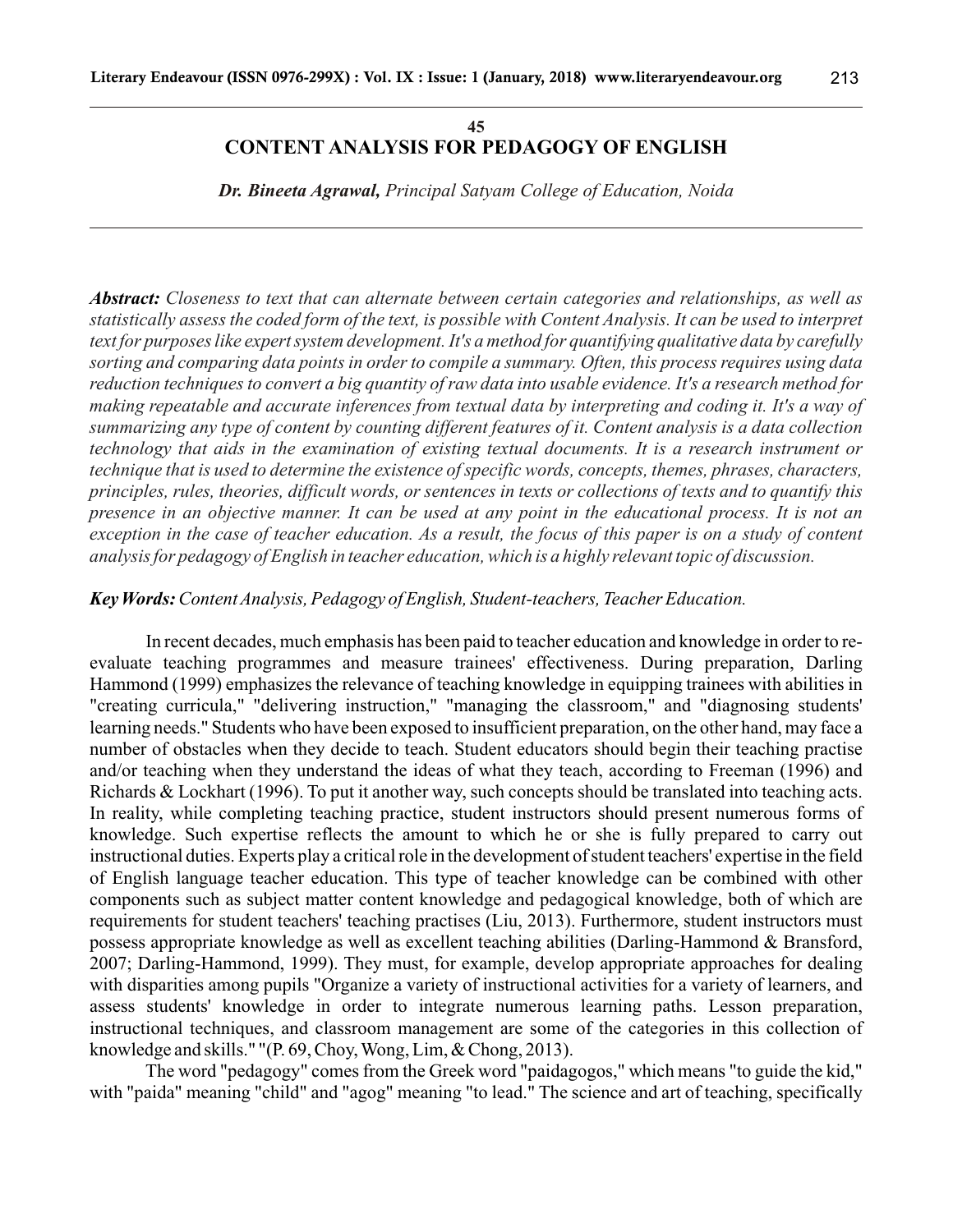instructional theory, is known as pedagogy. It's a master plan that contains a full review of a teacher's responsibilities. In theory and in practice, pedagogy refers to the technique by which teachers teach. Pedagogy is shaped by a teacher's teaching views and is concerned with the interaction of culture and different learning styles. Meaningful classroom relationships are required to assist students in building on earlier learning. "English pedagogy" is an effort to gain a better knowledge of the nature of the English language and the importance of teaching it. It elucidates the goals and objectives of English teaching. The position and breadth of English in the global and Indian contexts are also discussed in this section. They had nothing in common but the English language, as E. M. Forster correctly noted.

According to Das, the opening up of the Indian economy in the 1990s coincided with a surge in demand for English in our schools, as English is seen as a gateway to new prospects. The findings of Muhammad Bello Nawaila's study, titled "Technology and English Language Teaching and Learning: A Content Analysis," showed that "the use of technology in teaching and learning English language has been expanding in the recent three years." This demonstrates the global trend of incorporating technology into educational institutions around the world. The patterns also show that in the modern world, learning through the use of technology is becoming more prevalent.' And The goal of both modern (computerassisted) and traditional classrooms is to provide space for effective and efficient teaching and learning.

With reference to the preceding debate, we may conclude that English language aids in the development of a student's personality. And we have to achieve it through the English topic. Subject matter contained in any standard of textbook for the purpose of achieving objectives is referred to as English subject material. Breaking down the content into concepts, definitions, rules, theories, principles, norms, and facts in the textbook is called analysis. "Any technique for making inferences by consistently and objectively detecting specific properties of messages," according to Holsti (1968). It indicates that content analysis is an important part of pedagogical analysis since a teacher must have a thorough understanding of teaching principles and content knowledge to do so. The National Council of Teachers of English (NCTE) issued 'Teacher Education Curriculum-A Framework' in 1978. In this framework, the concept of contentcum-methodology was introduced for the first time in India. Different contents are taught with different methods. Ateacher should choose appropriate method according to the content.

#### **Objectives:**

The present paper is based on the following objectives.

- 1. To study the types of content analysis.
- 2. To analyze the steps of content analysis.
- 3. To find out the utility of content analysis in pedagogy of English.
- 4. To state the advantages and disadvantages of content analysis

### **Types of Content Analysis:** Conceptual analysis and Relational analysis

The presence and frequency of concepts in a text are determined by conceptual analysis. By investigating the relationships between concepts in a text, relational analysis expands on the conceptual analysis. Each sort of analysis can yield a variety of outcomes, conclusions, interpretations, and implications.

Conceptual Analysis is the analysis when people think of content analysis, they usually think of conceptual analysis, according to the author. In conceptual analysis, a concept is chosen for investigation, and the study entails quantifying and counting its presence. The main purpose is to look at how often certain terms appear in the data. Term definitions might be explicit or oblique. Explicit terms are simple to spot. The coding of implicit phrases is more difficult since you must decide on the level of implication and make subjective judgments. As a result, coding implicit terms may require the use of a dictionary, contextual translation rules, or both.

To conduct a conceptual content analysis, you must first determine the research topic and select a sample or samples to analyze. The text must then be organized into digestible content groups. This is

# **Literary Endeavour (ISSN 0976-299X) : Vol. IX : Issue: 1 (January, 2018)**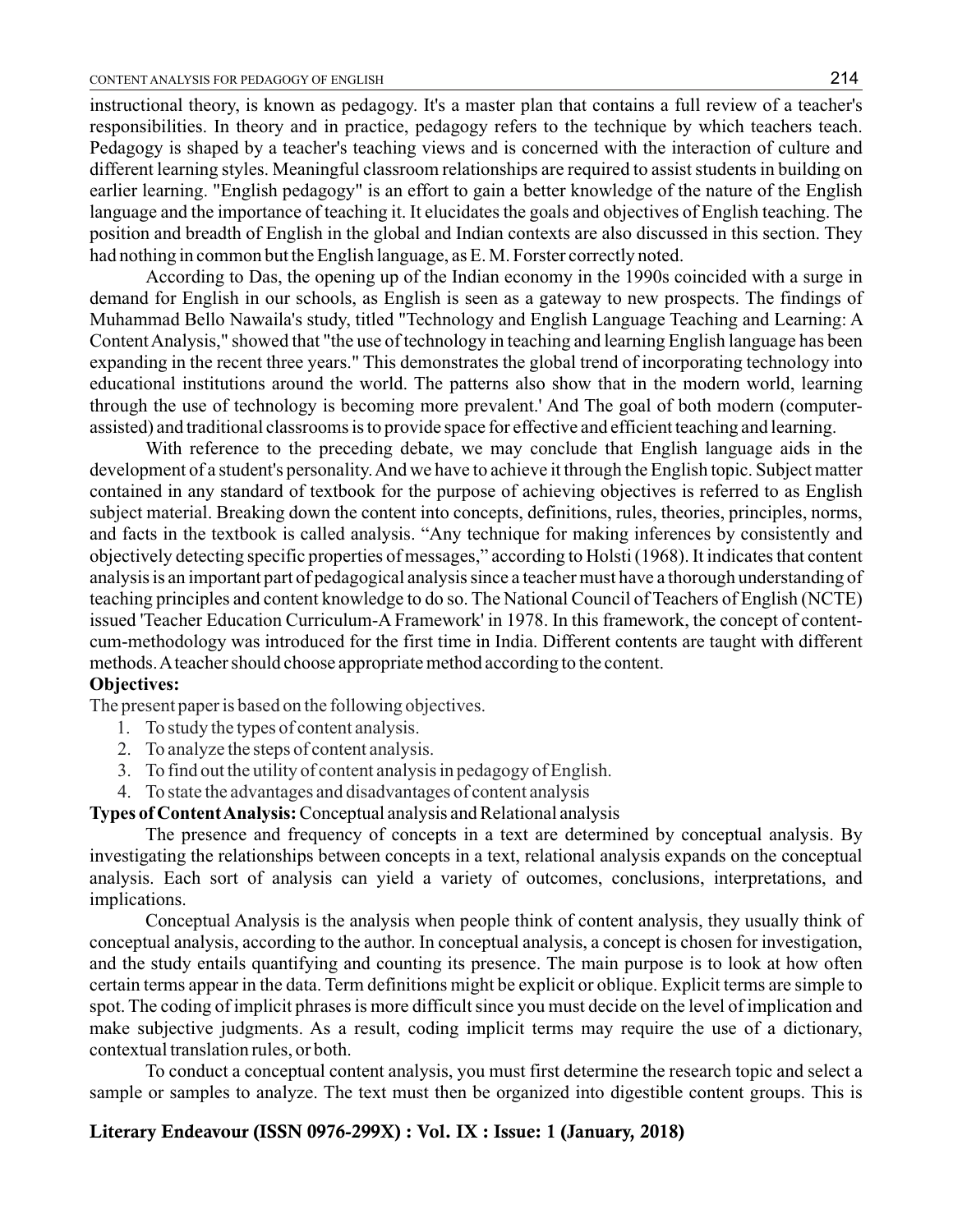essentially a selective reduction procedure. The researcher can focus on and code for certain terms or patterns that explain the research issue by limiting the text to categories.

- There are some general steps for conducting a conceptual content analysis:
- 1. Decide the level of analysis: word, word sense, phrase, sentence, themes
- 2. Decide how many concepts to code for: develop pre-defined or interactive set of categories or concepts.
	- A. To allow flexibility to add categories through the coding process
	- B. To stick with the pre-defined set of categories.
	- Option A allows for the introduction and analysis of new and important material that could have significant implications to one's research question.
	- Option B allows the researcher to stay focused and examine the data for specific concepts.
- 3. Decide whether to code for existence or frequency of a concept. The decision changes the coding process.
	- It is stated when coding for the existence of a concept, the researcher would count a concept only once if it appeared at least once in the data and no matter how many times it appeared.
	- It is stated when coding for the frequency of a concept, the researcher would count the number of times a concept appears in a text.
- 4. Decide on how you will distinguish among concepts:
	- Can text be coded exactly as it appears or can it be coded as the same when it appears in various forms? Consider the terms "hazardous" and "dangerousness." The goal is to design coding rules that categorize these word fragments in a rational and obvious manner. The guidelines might be written in such a way that all of these word segments fall into the same category, or they could be written in such a way that the researcher can separate these word segments into different codes.
	- Is there a limit to the amount of implication that can be used? Is it better to use words that hint a notion or terms that expressly proclaim it? For instance, "dangerous" vs. "the individual is frightening" vs. "that person could injure me." Due to the implied sense of "dangerous," some word segments may not merit separate classifications.
- 5. It demonstrates how to create rules for coding your content. Following the completion of stages 1-4, a researcher can begin building rules for translating text into codes. The coding process will be more organized and consistent as a result of this. The researcher can code for whatever he or she wishes. When the researcher is consistent and coherent in their coding, that is, when they follow their translation guidelines, the validity of the coding process is ensured. Following the translation guidelines is comparable to validity in content analysis.
- 6. It is stated that to decide what to do with irrelevant information: should it be ignored or should it be used to reassess the coding scheme if it would add to the coding outcome.
- 7. This can be done manually or with software. Researchers can use software to input categories and have the software programme code them automatically, rapidly, and efficiently. When coding by hand, a researcher is much more likely to notice errors. Text could be cleared of errors and included all accessible info if computer coding is used. This choice between hand and machine coding is especially important for implicit data, where category preparation is critical for accurate coding.
- 8. It examines your outcomes. Wherever feasible, it is beneficial to make inferences and generalizations. Reexamine, ignore, or evaluate the coding system to deal with irrelevant, undesirable, or unused text. Because conceptual content analysis can only quantify information, it's important to interpret the results carefully. In most cases, broad trends and patterns may be discerned.

Relational Analysis includes multiple steps. The first step in relational analysis is to conduct a conceptual analysis, in which a notion is chosen to be investigated. The analysis, on the other hand, entails looking into the relationships between concepts. Individual conceptions are thought to have no intrinsic value, and that

# **Literary Endeavour (ISSN 0976-299X) : Vol. IX : Issue: 1 (January, 2018)**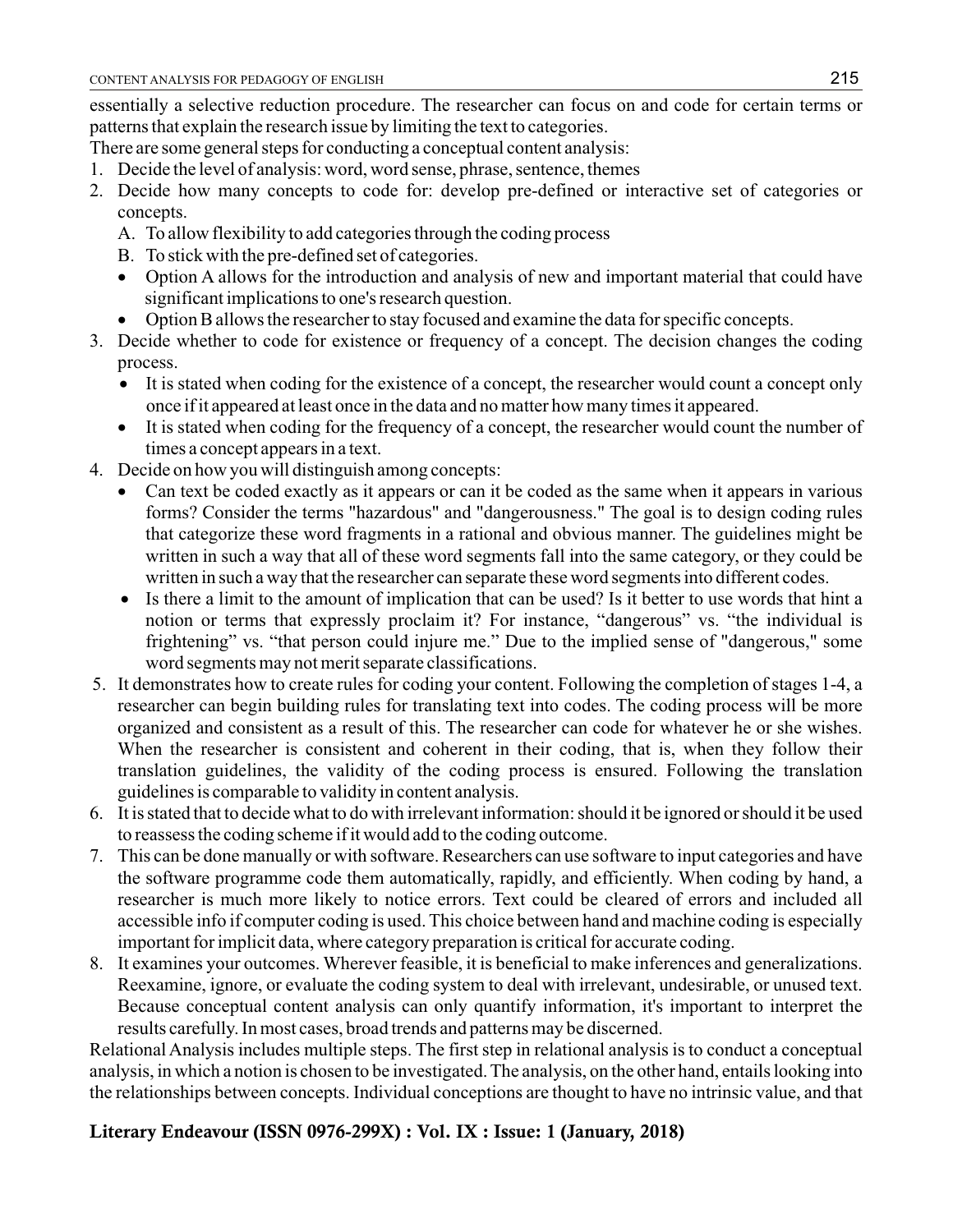meaning is derived through the interactions between them.

Determine a research question and select a sample or samples for analysis before beginning a relational content analysis. The study question must be narrowed so that the concept types can be summarized and are not subject to interpretation. After that, choose some text to analyze. Select text for analysis with care, balancing having enough information for a thorough analysis with not having too much information so that the coding process becomes too difficult and time-consuming to produce relevant and worthwhile results.

Before moving on to the general phases, you can choose from three subcategories of relational analysis.

**Affect extraction:** An emotional assessment of explicit concepts in a book. The fact that emotions vary across time, populations, and place is a barrier for this strategy. It may, however, be successful in portraying the speaker's or writer's emotional and psychological state.

**Proximity analysis**: An assessment of the text's explicit idea co-occurrence. Text is described as a string of words referred to as a "window" that is scanned for concept co-occurrence. As a result, a "concept matrix" is created, which is a collection of interconnected co-occurring concepts that suggests a larger meaning.

**Cognitive mapping**: Atechnique for visualizing either affect extraction or proximity analysis. The goal of cognitive mapping is to build a model of the text's overall meaning, such as a graphic map that shows the relationships between concepts.

## **Utility of Content Analysis:**

The following are some of the benefits of content analysis for English pedagogy in teacher education.

- 1. Determine an individual's, group's, or institution's aims, focus, or communication trends.
- 2. Describe how people react to communications in terms of their attitudes and behaviours.
- 3. Determine a person's or a group's psychological or emotional state.
- 4. Identify disparities in communication content between countries.
- 5. Identify communication content patterns.
- 6. Before launching an intervention or survey, test it and enhance it.
- 7. Complement quantitative data with focus group interviews and open-ended inquiries.
- 8. It aids in the comprehension of the relationship between content and methods.
- 9. Understanding the subject's structure is beneficial.
- 10. It aids in the comprehension of the subject's curriculum and syllabus.
- 11. It aids in the comprehension of the subject's syllabus and teaching-learning content.
- 12. It aids in the analysis of the subject's content.

It assists the teacher in learning various methods, strategies, approaches, learning theories, maxims, basic elements, values, and life skills, among other things.

- 14. It is important to recognize that the process varies depending on the content and the standard.
- 15. The concept of content-cum-methodology aids in efficient teaching.
- 16. It aids in the comprehension of the pupils' requirements.
- 17. It aids in determining the appropriate evaluation strategies based on the objectives.
- 18. It provides feedback on the teaching-learning process.
- 19. It lays out the next steps in the instructional process.

# **Conclusion:**

In a nutshell, content analysis is the study of documents and communication artefacts, which might include various types of texts, images, audio, and video. Content analysis is a method used by social scientists to investigate communication patterns in a repeatable and systematic way. In contrast to replicating social experiences or gathering survey responses, one of the main advantages of employing content analysis to examine social phenomena is that it is non-invasive.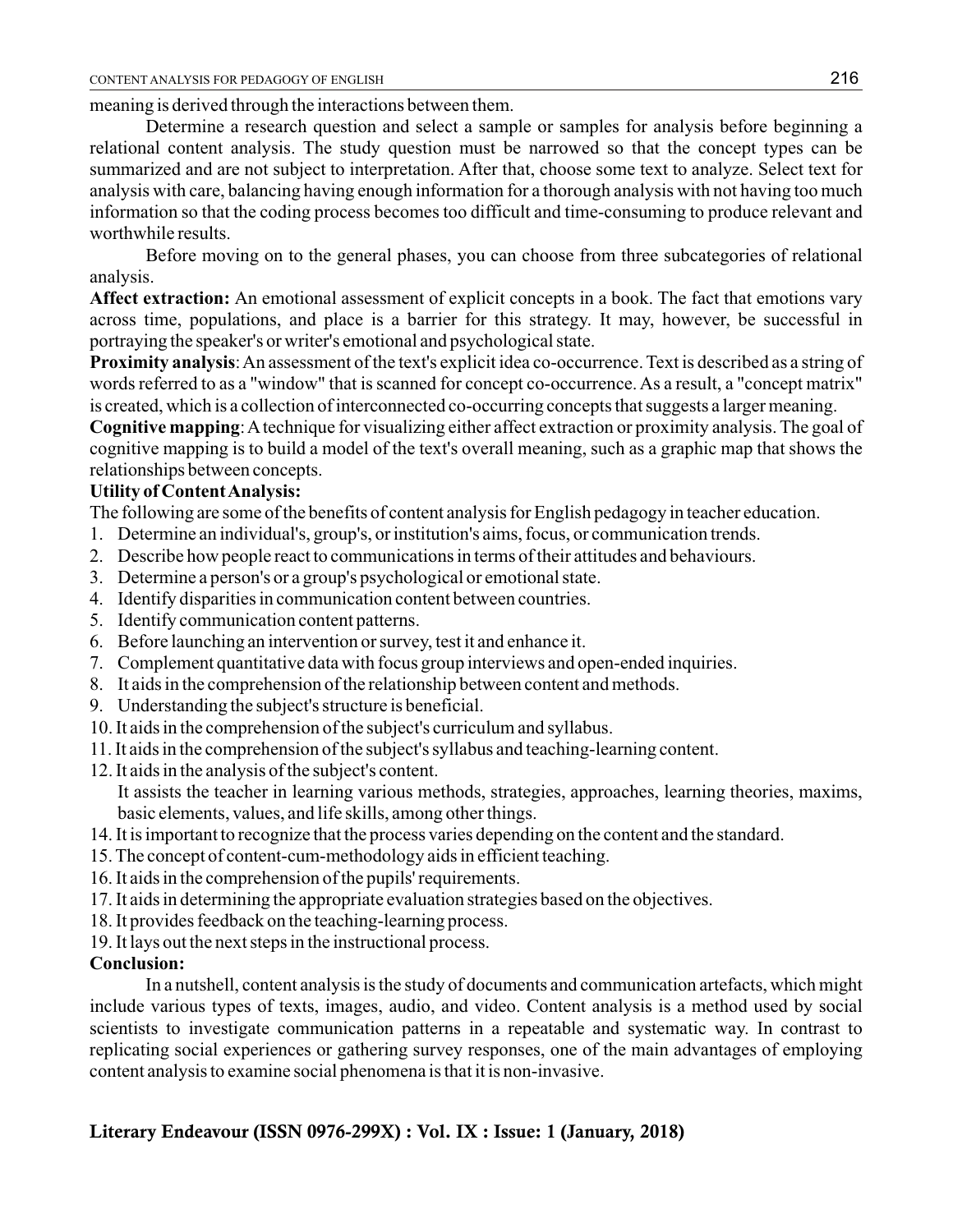It is often said that content analysis methodologies and perspectives differ amongst academic disciplines. They all entail the methodical reading or observation of texts or artefacts, with labels indicating the existence of fascinating, relevant content. Researchers can evaluate patterns of content quantitatively using statistical approaches, or qualitatively using qualitative methods to analyze meanings of content within texts, by methodically labelling the content of a set of texts. Content analysis is a technique for summarizing any type of content by counting different characteristics of it. This allows for a more objective review than comparing content based on a listener's impressions. An impressionistic synopsis of a TV show, for example, is not content analysis. We may certainly overcome the disadvantages of content analysis by employing the above-mentioned content analysis types. It must be remembered that the primary goal of the educational system is to educate students. Teacher needs to go for:

- i. Unit analysis: It is not an easy undertaking to do a content analysis. A teacher should have a solid understanding of teaching strategies, teaching maxims, and the nature of the subject matter when doing content analysis. Ateacher must divide the topic into smaller parts/units before beginning to teach. The teacher must select and write down teaching points while splitting the unit into smaller and simpler sub-units. The smallest important unit of instruction from the subject matter that will be delivered to the pupils is the teaching point. A teacher's method to picking teaching points must be watchful, careful, skilled, clever, and systematic.
- ii. Objectives formulation: The systematic and scientific analysis of instruction and content is referred to as pedagogical analysis. The second phase in educational analysis is to formulate the objectives. A teacher must establish the instructional objectives in behavioural terms after completing the first step of pedagogical analysis, which is unit analysis. The instructional objectives are the learning outcomes. It is the result of the teaching and learning process. Learning entails a shift in one's behaviour. This behaviour change could be in any of the three domains: cognitive, affective, or psychomotor. The achievement of defined instructional objectives is the foundation of good teaching. A teacher should thoroughly research the many methods to behavioural targets, such as Bloom's Taxonomy of Teaching Learning Objectives, Robert Mager's approach, Robert Millar's approach, and the RCEM approach, before establishing instructional objectives. The teacher must be well-versed in the psychological and pedagogical principles that govern the teaching-learning process.
- iii. Learning Experiences and Method of Instruction: The third step in pedagogical analysis is to examine learning experiences and methods. After deciding what to teach (subject matter) and why to teach (instructional objectives), the teacher must select the most effective methods, maxims, techniques, tactics, strategies, and approaches for teaching the subject matter. The teacher should have a thorough understanding of teaching techniques as well as how to successfully use audiovisual aids. For optimum learning results, an English teacher must choose appropriate approaches, such as the Direct Method, Bilingual Method, Translation Method, and the Best Approach.
- iv. Evaluation Instrument: This is the final and most important phase in the educational analysis process. It is well knowledge that evaluation results in desirable improvements in student behaviour. The evaluation devices are used to measure the total behavioural outcomes. Correct appraisal is a timeconsuming task. It necessitates a great deal of knowledge and skill on the side of the teacher. After delivering the lesson, the teacher inquires about the effectiveness of his instruction. Recapitulation and home work are two parts of evaluation at the end of the class. The teacher performs recapitulation at the end of the lesson. On the basis of the lesson he just gave, he asks a series of questions. Individual pupils and the entire class may be asked questions. In general, the inquiries are objective and open-ended. After asking the students recapitulation questions, the teacher must assign homework to the pupils. The amount of homework assigned to students should not be excessive, and it should be relevant to the classwork. It should be checked out right away; else, the kids will lose interest in doing any more

## **Literary Endeavour (ISSN 0976-299X) : Vol. IX : Issue: 1 (January, 2018)**